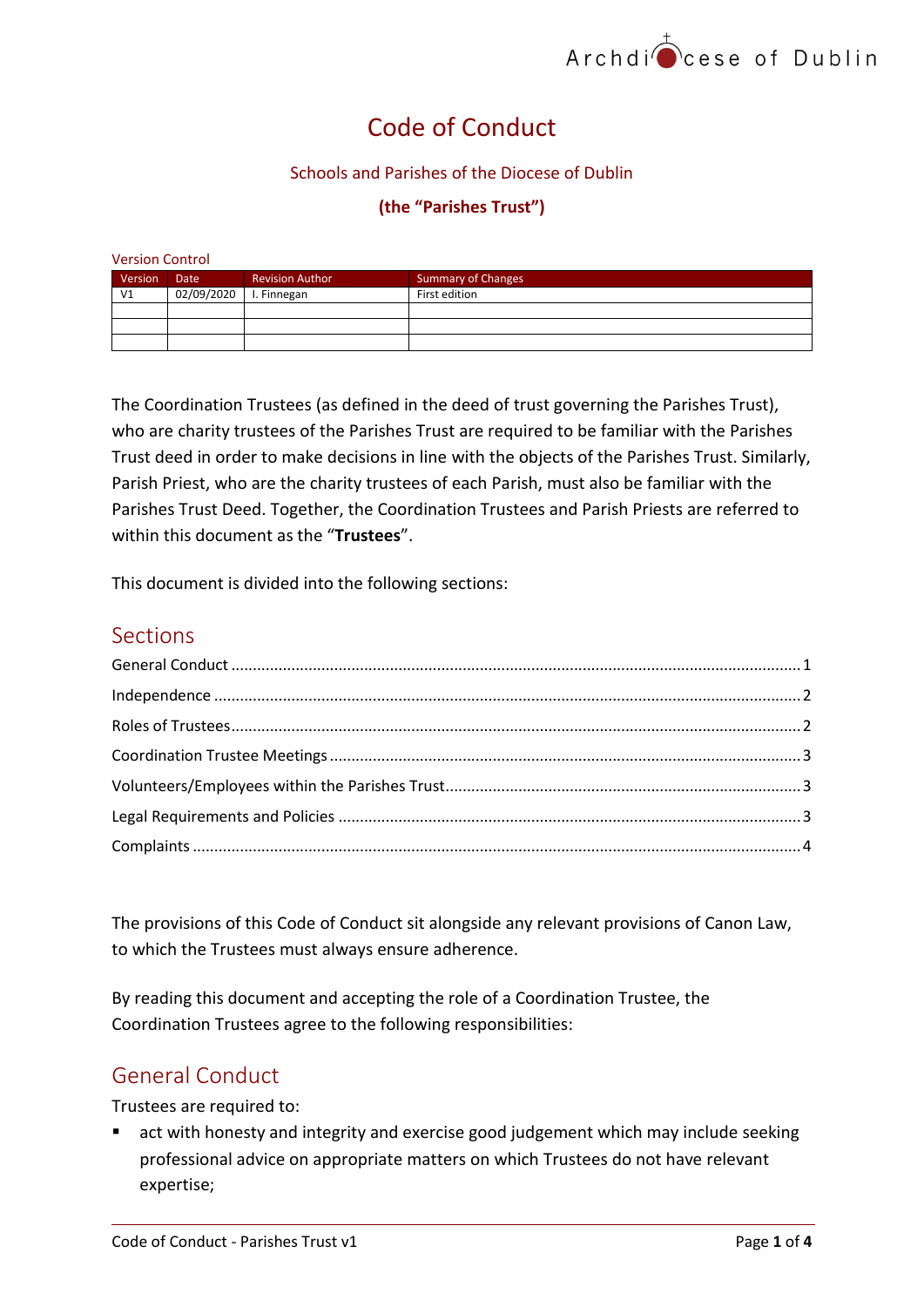- act in the best interests of the Archdiocese of Dublin (the "**Diocese**") and its parishes at all times;
- demonstrate selflessness by taking decisions solely in the best interests of the Diocese and its parishes. A Trustee should not act in order to gain financial or other material benefit for himself or family or friends;
- $\blacksquare$  be objective decisions should be taken solely on their merit;
- **•** be aware of the duty to conform to the highest standards of probity;
- be accountable for decisions and actions and submit to whatever scrutiny is appropriate;
- be as open as possible about all the decisions and actions that are taken. Trustees should give reasons for their decisions and restrict information only when the wider public interest clearly demands;
- promote and support these principles by leadership and example; and
- commit to fairness in all their dealings.

### <span id="page-1-0"></span>Independence

- **Trustees are required to act independently, particularly in relation to assets, property,** legal and regulatory obligations;
- **Trustees should conduct themselves with integrity and in a manner which does not** damage or undermine the reputation of the Diocese and its parishes or its volunteers and employees. More specifically, Trustees:
	- should not place themselves under any financial or other obligation to outside individuals or organisations that might seek to influence them in the performance of their duties; and
	- must avoid actual impropriety and any appearance of improper behaviour.
- **Trustees must not act in order to gain financial or other benefits for themselves or for** any persons connected to them such as their family, their friends, or any organisation that they own, manage or work for;
- **Trustees should avoid accepting gifts and hospitality that might reasonably be thought** to influence them in carrying out their role as Trustee. Any gifts or hospitality received in any connection to the Parishes Trust should not exceed the value of €500 and should be declared by completing the 'receipt of gift' confirmation form.

# <span id="page-1-1"></span>Roles of Trustees

Trustees should:

- Understand and perform their roles and responsibilities to the best of their abilities at all times. New Trustees will receive training and periodic Trustee training will be provided to all Trustees; and
- Be prepared to provide adequate time and commitment as required to fulfil the role of Trustee, adequately preparing for meetings and participating in committees and special events when required.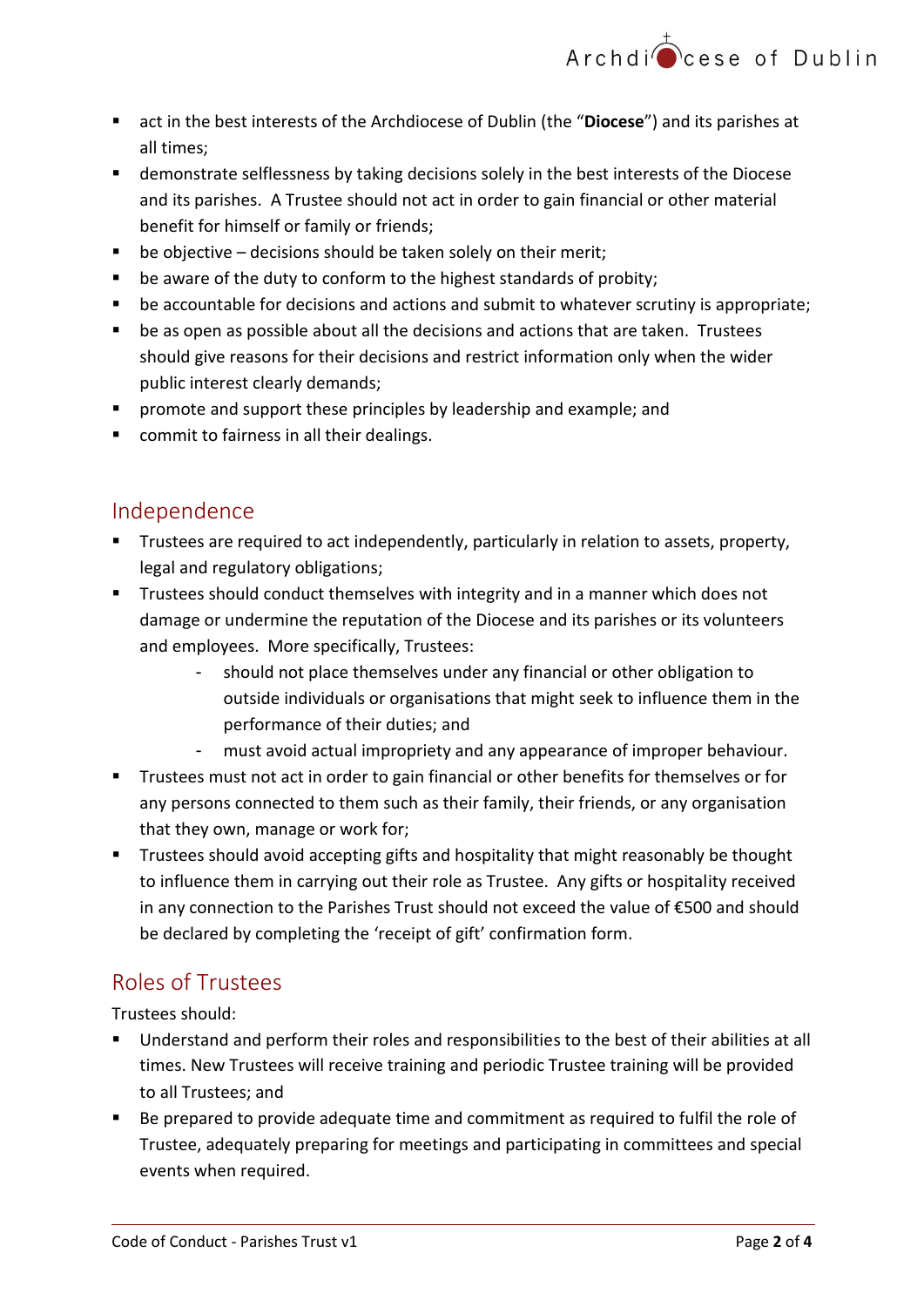# <span id="page-2-0"></span>Coordination Trustee Meetings

Coordination Trustees should:

- Aim to attend all meetings, contribute appropriately and effectively, and avoid dominating the contributions of others;
- Always respect the authority of the person chairing the meeting;
- **Bring a fair and open-minded view to all discussions of the Coordination Trustees,** maintain a respectful balance between speaking and listening, treating different views with respect, and ensuring that all decisions are made in the best interests of the Diocese and its Parishes;
- **Bring a genuinely independent perspective to enhance decision-making;**
- **Ensure their contributions are informed and impartial when presenting views on topics** in meetings, while listening to and respecting the input and experience of other Coordination Trustees.

# <span id="page-2-1"></span>Volunteers/Employees within the Parishes Trust

Trustees should:

- Aim to support employees and volunteers in carrying out their duties and always, in terms of their conduct, serve as an example of how everyone in the Diocese and its parishes should conduct themselves in order to reflect the values of the Diocese and its parishes;
- Work considerately and fairly with everyone in a way that respects diversity, different roles and boundaries and avoids giving offence;
- Accept and respect the difference in roles between the Trustees on the one hand and employees and volunteers on the other, ensuring that the Trustees, employees and volunteers work effectively and cohesively for the benefit of the Diocese and develop a mutually supportive and loyal relationship by:
	- respecting management arrangements and avoiding any actions that might undermine such arrangements;
	- not interfering in the performance by employees or volunteers of duties delegated to them within the Diocese and its parishes while ensuring that employees and volunteers working for the Diocese and its parishes are held to account, as appropriate.

# <span id="page-2-2"></span>Legal Requirements and Policies

Trustees must:

- Act in accordance with the trust deed governing the Parishes Trust and ensure that the Diocese and its parishes comply with all applicable laws including charity law, health and safety law, data protection law and employment law;
- **Promote and preserve the obligations of confidentiality about sensitive trust matters.** However, the requirement for confidentiality may not apply if it becomes necessary for